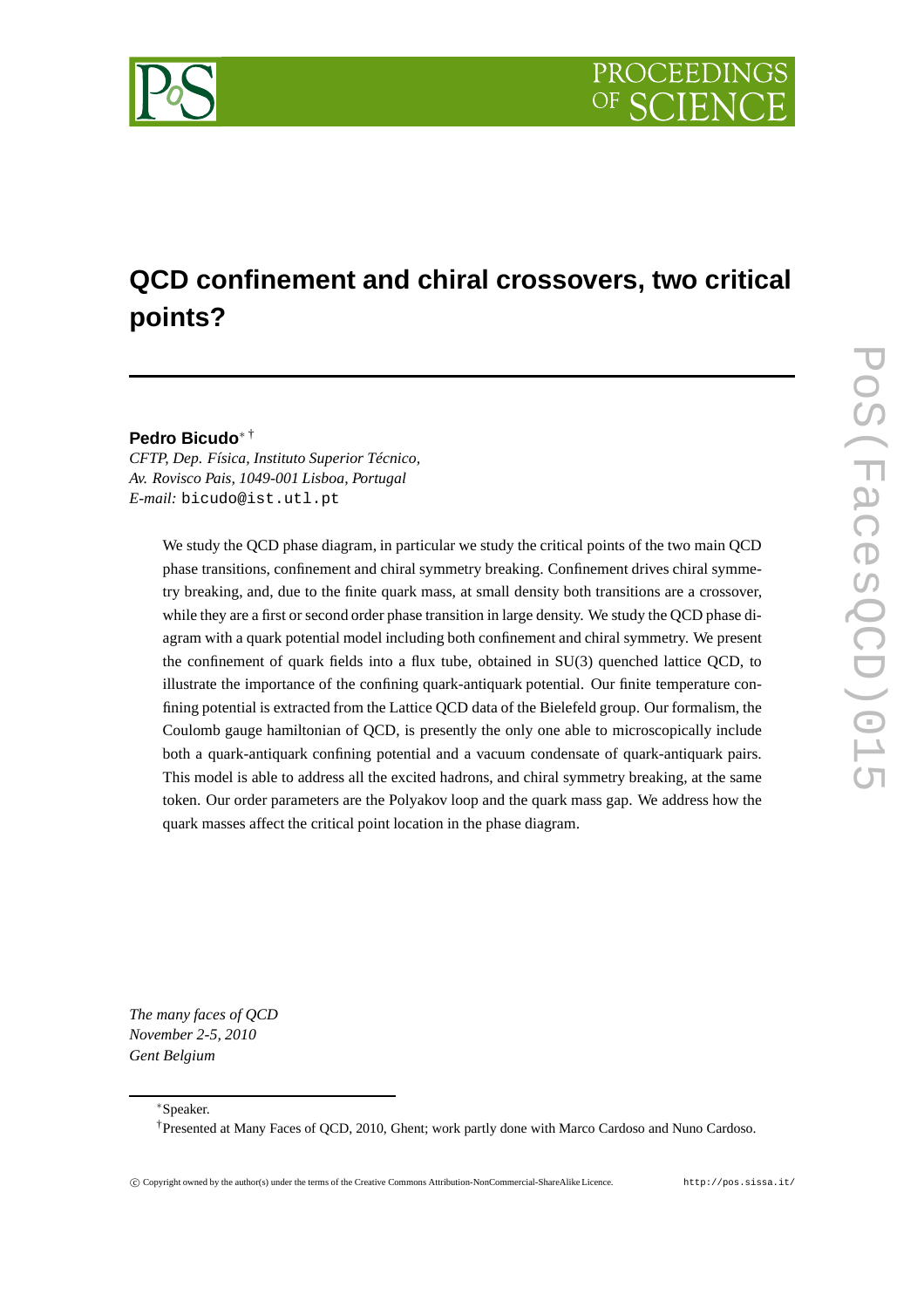

**Figure 1:** A sketch of the QCD Phase Diagram, according to the collaboration CBM at FAIR [1], it is usually assumed that the critical point for deconfinement coincides with the critical point for chiral symmetry restoration.

## **1. Introduction**

Our main motivation is to contribute to understand the QCD phase diagram [1], for finite *T* and  $\mu$ , to be studied at LHC, RHIC and FAIR, and sketched in Fig 1. Moreover, our formalism, in the Coulomb gauge hamiltonian formalism of QCD, is presently the only one able to microscopically include both a quark-antiquark confining potential and a vacuum condensate of quark-antiquark pairs. This model is able to address excited hadrons as in Fig. 2, and chiral symmetry at the same token, and we recently suggested that the infrared enhancement of the quark mass can be observed in the excited baryon spectrum at CBELSA and at JLAB [2, 3]. Thus the present work, not only addresses the QCD phase diagram, but it also constitutes the first step to allow us in the future to extend the computation of nay hadron spetrum, say the Fig. 1 (left) computed in reference [2], to finite *T* .

Here we address the finite temperature string tension, the quark mass gap for a finite current quark mass and temperature, and the deconfinement and chiral restoration crossovers. We conclude on the separation of the critical point for chiral symmetry restoration from the critical point for deconfinement.

## **2. Fits for the finite T string tension from the Lattice QCD energy** *F*<sup>1</sup>

At vanishing temperature  $T = 0$ , the confinement, due to the formation of chromo electric and chromo magnetic flux tubes as shown in Figs. 3 and 4, can be modelled by a string tension,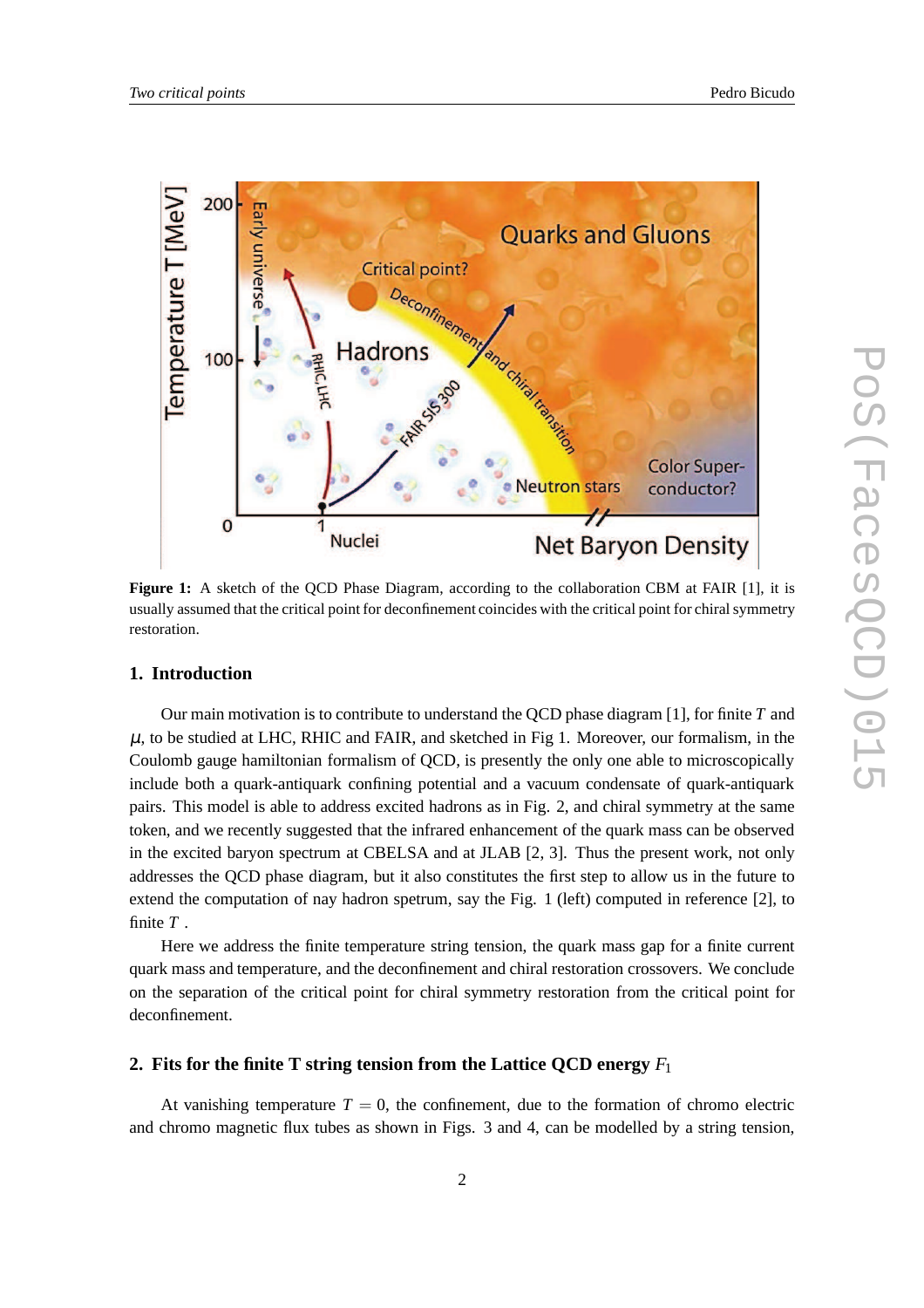

**Figure 2:** First calculation of excited baryons with a chiral invariant quark model.

dominant at moderate distances,

$$
V(r) \simeq \frac{\pi}{12r} + V_0 + \sigma r \,. \tag{2.1}
$$

At short distances we have the Luscher or Nambu-Gotto Coulomb due to the string vibration + the OGE coulomb, however the Coulomb is not important for chiral symmetry breaking. At finite temperature the string tension  $\sigma(T)$  should also dominate chiral symmetry breaking, and thus one of our crucial steps here is the fit of the string tension  $\sigma(T)$  from the Lattice QCD data of the Bielefeld Lattice QCD group, [4, 5, 6, 7, 8].

The Polyakov loop is a gluonic path, closed in the imaginary time *t*<sup>4</sup> (proportional to the inverse temperature *T* −1 ) direction in QCD discretized in a periodic boundary euclidian Lattice. It measures the free energy  $F$  of one or more static quarks,

$$
P(0) = N e^{-F_q/T} , P^a(0) \bar{P}^{\bar{a}}(r) = N e^{-F_{q\bar{q}}(r)/T} . \qquad (2.2)
$$

If we consider a single solitary quark in the universe, in the confining phase, his string will travel as far as needed to connect the quark to an antiquark, resulting in an infinite energy F. Thus the 1 quark Polyakov loop *P* is a frequently used order parameter for deconfinement. With the string tension  $\sigma(T)$  extracted from the  $q\bar{q}$  pair of Polyakov loops we can also estimate the 1 quark Polyakov loop  $P(0)$ . At finite *T*, we use as thermodynamic potentials the free energy  $F_1$  and the internal energy *U*<sub>1</sub>, computed in Lattice QCD with the Polyakov loop [4, 5, 6, 7, 8], and illustrated in Fig. 5. They are related to the static potential  $V(r) = -fdr$  with  $F1(r) = -fdr - SdT$  adequate for isothermic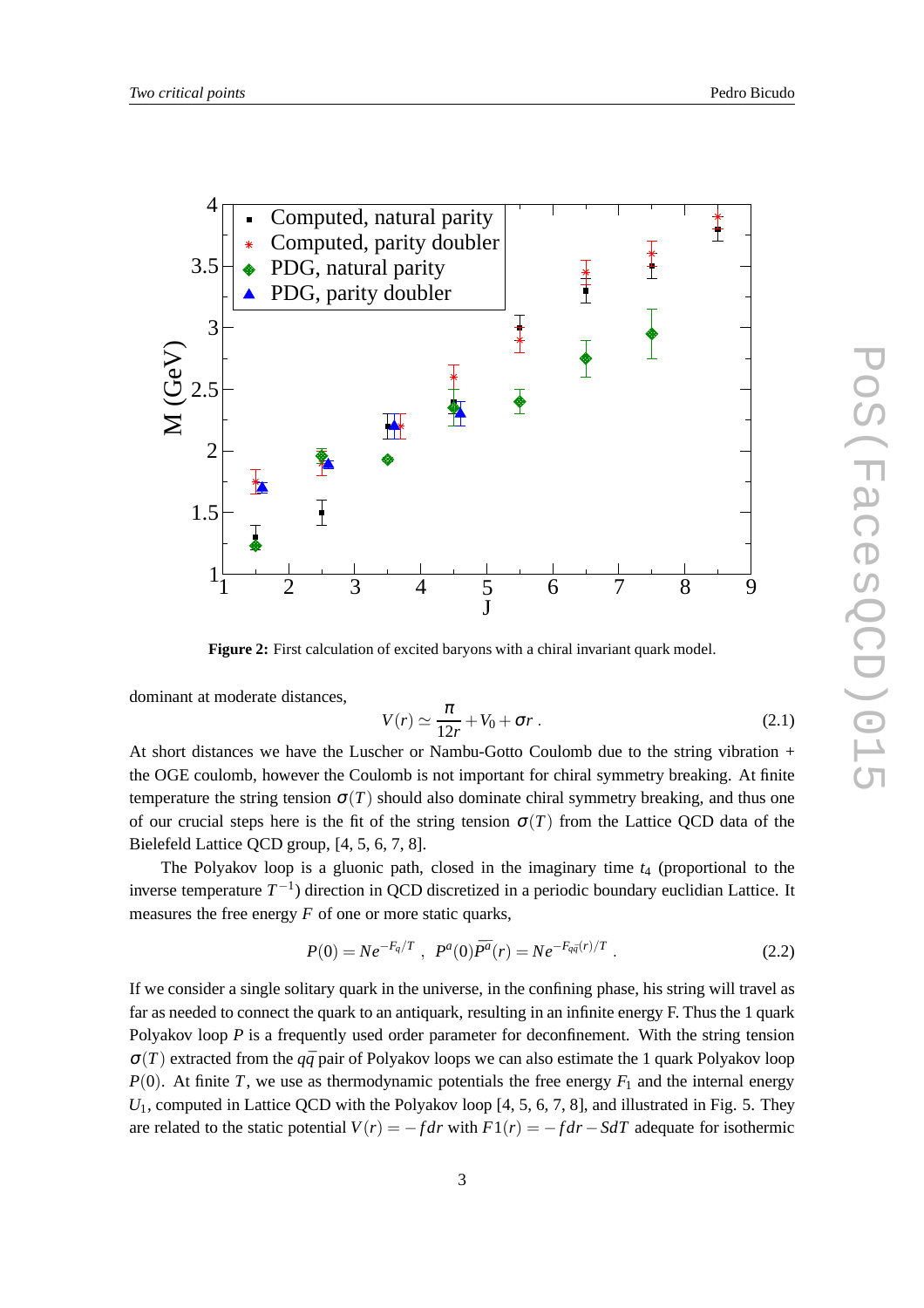

**Figure 3:** The fields generated by static hybrid sources, notice how the flux organizes into fundamental colour triplet flux tubes.

transformations. In Fig. 6 we extract the string tensions  $\sigma(T)$  from the free energy  $F_1(T)$  computed by the Bielefeld group, and we also include string tensions previously computed by the Bielefeld group [9].

We also find an ansatz for the string tension curve, among the order parameter curves of other physical systems related to confinement, i. e. in ferromagnetic materials, in the Ising model, in superconductors either in the BCS model or in the Ginzburg-Landau model, or in string models, to suggest ansatze for the string tension curve. We find that the order parameter curve that best fits our string tension curve is the spontaneous magnetization of a ferromagnet [10], solution of the algebraic equation,

$$
\frac{M}{M_{sat}} = \tanh\left(\frac{T_c}{T}\frac{M}{M_{sat}}\right) \tag{2.3}
$$

In Fig. 7 we show the solution of Eq. 2.3 obtained with the fixed point expansion, and compare it with the string tensions computed from lattice QCD data.

#### **3.** The mass gap equation with finite  $T$  and finite current quark mass  $m_0$ .

Now, the critical point occurs when the phase transition changes to a crossover, and the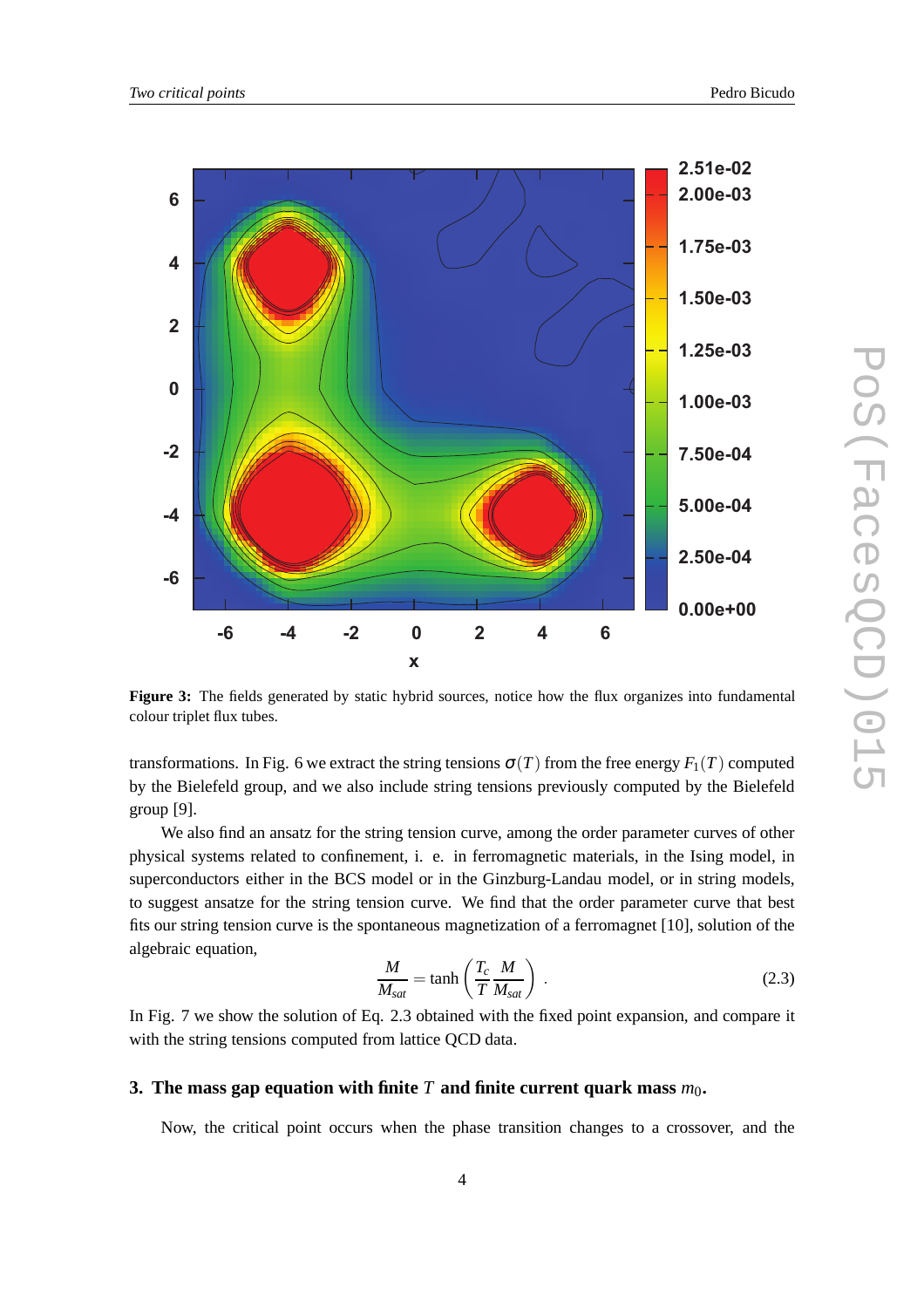

**Figure 4:** The perpendicular profile of the longitudinal electric field, in units of the lattice spacing  $a =$ 0.07261(85)*f m*. The flux tube is so thin, that in quark models it is usually modelled by a single parameter, the string tension  $\sigma$ .

crossover in QCD is produced by the finite current quark mass m0, since it affects the order parameters *P* or  $\sigma$ , and the mass gap  $m(0)$  or the quark condensate  $\langle \bar{q}q \rangle$ . Moreover, using as order parameter the mass gap, i. e. the quark mass at vanishing moment a finite quark mass transforms the chiral symmetry breaking from a phase transition into a crossover. For the study of the QCD phase diagram it thus is relevant to determine how the current quark mass affects chiral symmetry breaking, in particular we study in detail the effect of the finite current quark mass on chiral symmetry breaking, in the framework of truncated Coulomb gauge QCD with a linear confining quark-antiquark potential. In the chiral limit of massless current quarks, the breaking of chiral symmetry is spontaneous. But for a finite current quark mass, some dynamical symmetry breaking continues to add to the explicit breaking caused by the quark mass. The mass gap equation at the ladder/rainbow truncation of Coulomb Gauge QCD in equal time reads,

$$
m(p) = m_0 + \frac{\sigma}{p^3} \int_0^\infty \frac{dk}{2\pi} \frac{I_A(p,k,\mu) m(k) p - I_B(p,k,\mu) m(p) k}{\sqrt{k^2 + m(k)^2}},
$$
(3.1)  

$$
I_A(p,k,\mu) = \left[ \frac{pk}{(p-k)^2 + \mu^2} - \frac{pk}{(p+k)^2 + \mu^2} \right],
$$

$$
I_B(p,k,\mu) = \left[ \frac{pk}{(p-k)^2 + \mu^2} + \frac{pk}{(p+k)^2 + \mu^2} + \frac{1}{2} \log \frac{(p-k)^2 + \mu^2}{(p+k)^2 + \mu^2} \right].
$$

The mass gap equation (3.1) for the running mass  $m(p)$  is a non-linear integral equation with a nasty cancellation of Infrared divergences [11, 12, 13]. We devise a new method with a rational ansatz, and with relaxation [14], to get a maximum precision in the IR where the equation extremely large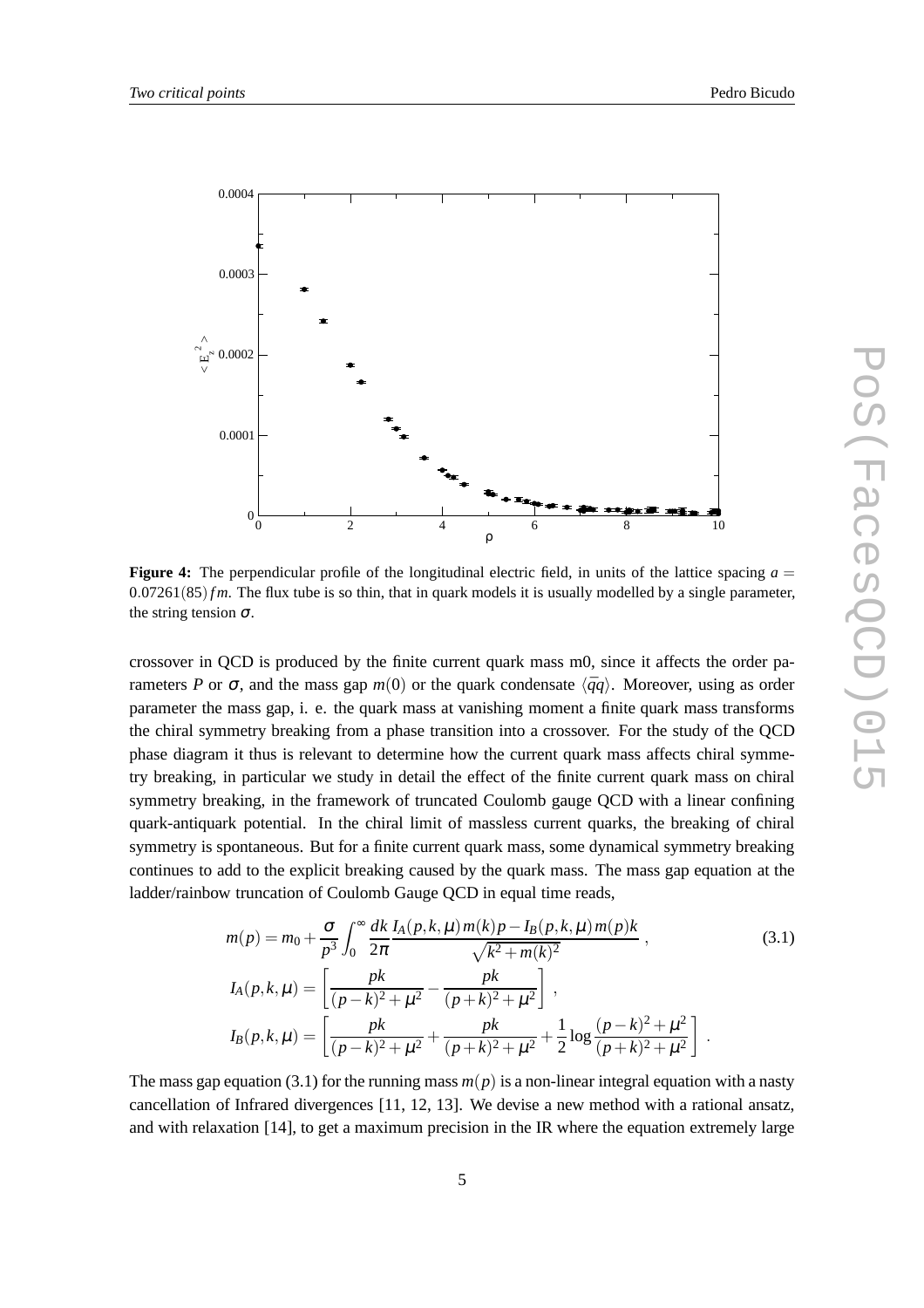

**Figure 5:** The Bielefeld free  $F_1$  energy at  $T < T_c$ .



**Figure 6:** Detail of the string tension fit in the case of  $T = 0.94T_c$ . We cut the low distance part in such a way that a linear fit is stable for cuttof changes.

cancellations occur. Since the current quark masses of the six standard flavours  $u$ ,  $d$ ,  $s$ ,  $c$ ,  $b$ ,  $t$  span over five orders of magnitude from 1.5 MeV to 171 GeV, we develop an accurate numerical method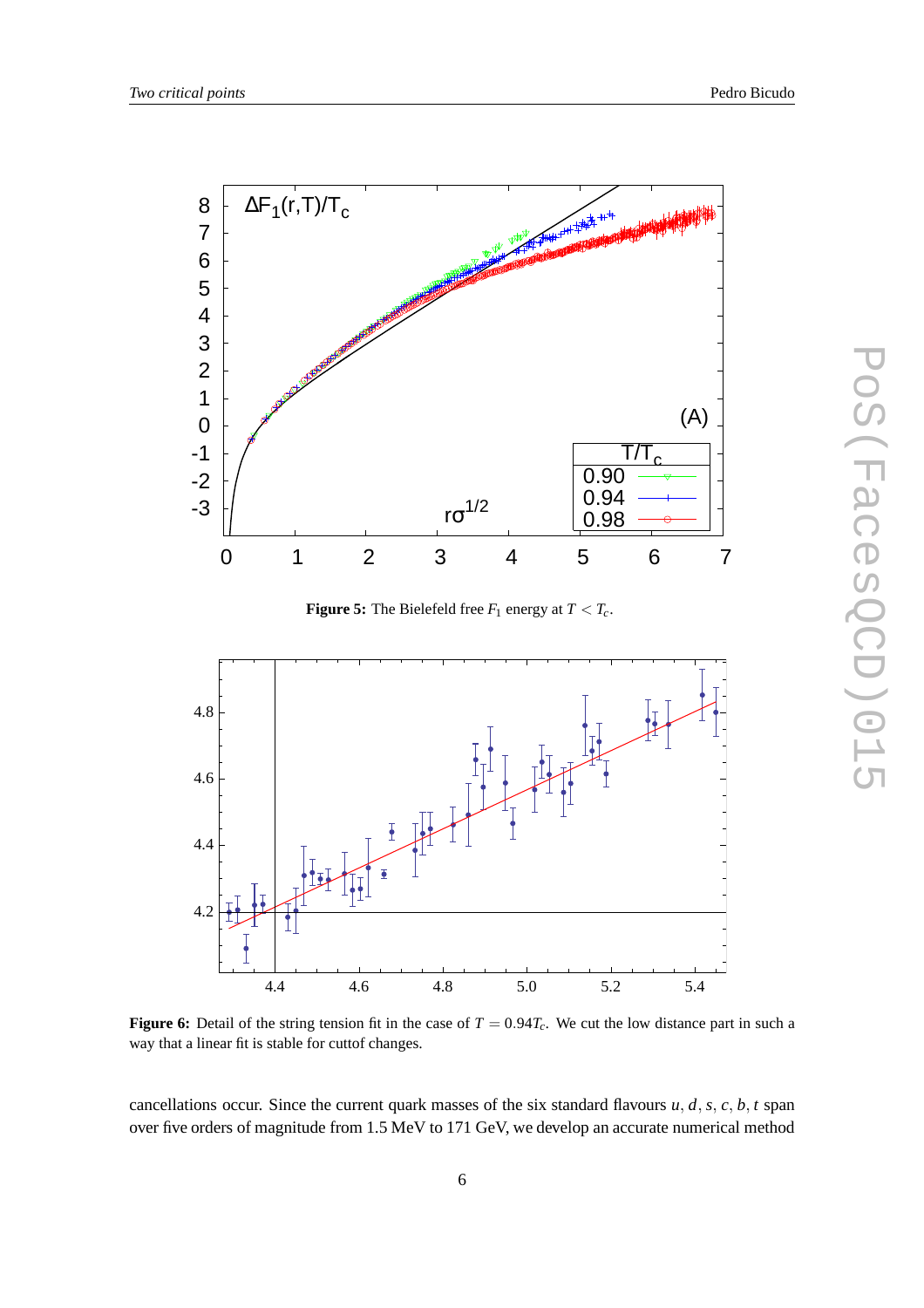

**Figure 7:** (left) The critical curve for  $\frac{M}{M_{sat}}$  as a function of  $\frac{T}{T_c}$ , for  $T \simeq T_c$  it behaves like a square root. (right) comparing the magnetization critical curve with the string tension  $\sigma/\sigma_0$ , fitted from the long distance part of  $F_1$ , they are quite close.

to study the running quark mass gap and the quark vacuum energy density from very small to very large current quark masses. The solution  $m(p)$  is shown in Fig. 8 for a vanishing momentum  $p = 0$ .

At finite *T*, one only has to change the string tension to the finite T string tension  $\sigma(T)$  [15], and also to replace an integral in  $\omega$  by a sum in Matsubara Frequencies. Both are equivalent to a reduction in the string tension,  $\sigma \to \sigma^*$  and thus all we have to do is to solve the mass gap equation in units of  $\sigma^*$ . The results are depicted in Fig. 8. Thus at vanishing  $m_0$  we have a chiral symmetry phase transition, and at finite  $m_0$  we have a crossover, that gets weaker and weaker when  $m<sub>0</sub>$  increases. This is also sketched in Fig. 8.

#### **4. Chiral symmetry and confinement crossovers with a finite current quark mass**

We study whether the two main phase transitions in the QCD phase diagram, confinement and chiral symmetry breaking, have two different two critical points or a coincident one. Confinement drives chiral symmetry breaking, and at small density both transitions are a crossover, and not a first or second order phase transition due to the finite quark mass.

However the quark mass affects differently these two phase transitions in the QCD. In what concerns confinement, the linear confining quark-antiquark potential saturates when the string breaks at the threshold for the creation of a quark-antiquark pair. Thus the free energy  $F(0)$  of a single static quark is not infinite, it is the energy of the string saturation. The saturation energy is of the order of the mass of a meson i. e. of  $2m_0$ . For the Polyakov loop we get,

$$
P(0) \simeq Ne^{-2m_0/T} \tag{4.1}
$$

Thus at infinite  $m_0$  we have a confining phase transition, while at finite  $m_0$  we have a crossover, that gets weaker and weaker when  $m_0$  decreases. This is sketched in Fig. 9.

Since the finite current quark mass affects in opposite ways the crossover for confinement and the one for chiral symmetry, we conjecture that at finite  $T$  and  $\mu$  there are not only one but two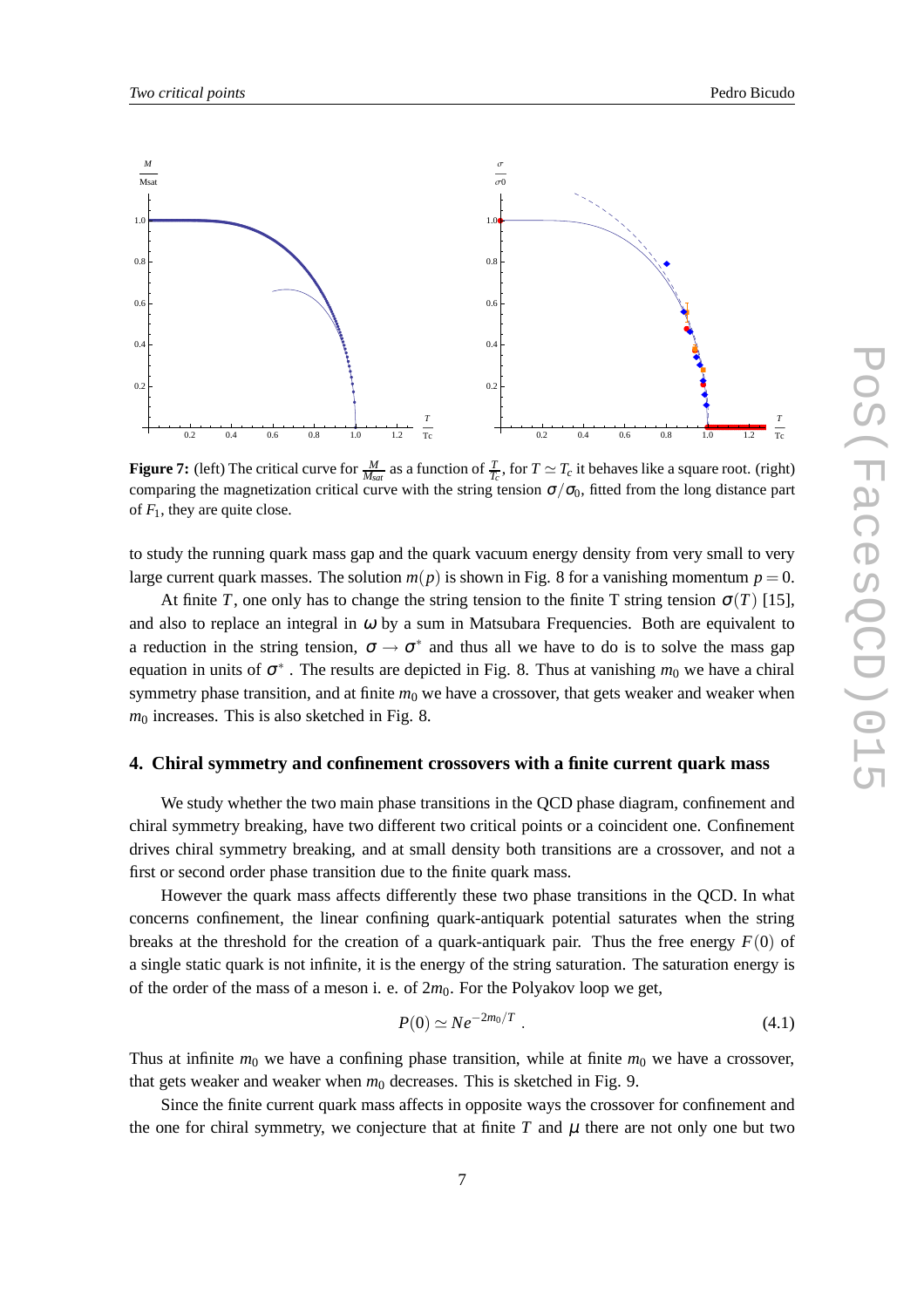

PoS(IacesQCD)015 PoS(FacesQCD)015

**Figure 8:** (top) The mass gap  $m(0)$  solution of as a function of the quark current mass  $m_0$ , in units of  $\sigma = 1$ . (bottom) Sketch of the effect of  $m_0$  on the crossover versus phase transition of chiral restoration at finite  $T$ .

critical points (a point where a crossover separates from a phase transition). Since for the light *u* and  $d$  quarks the current mass  $m_0$  is small, we expect the crossover for chiral symmetry restoration critical to be closer to the  $\mu = 0$  vertical axis, and the crossover for deconfinement to go deeper into the finite  $\mu$  region of the critical curve in the QCD phase diagram depicted in Fig. 1.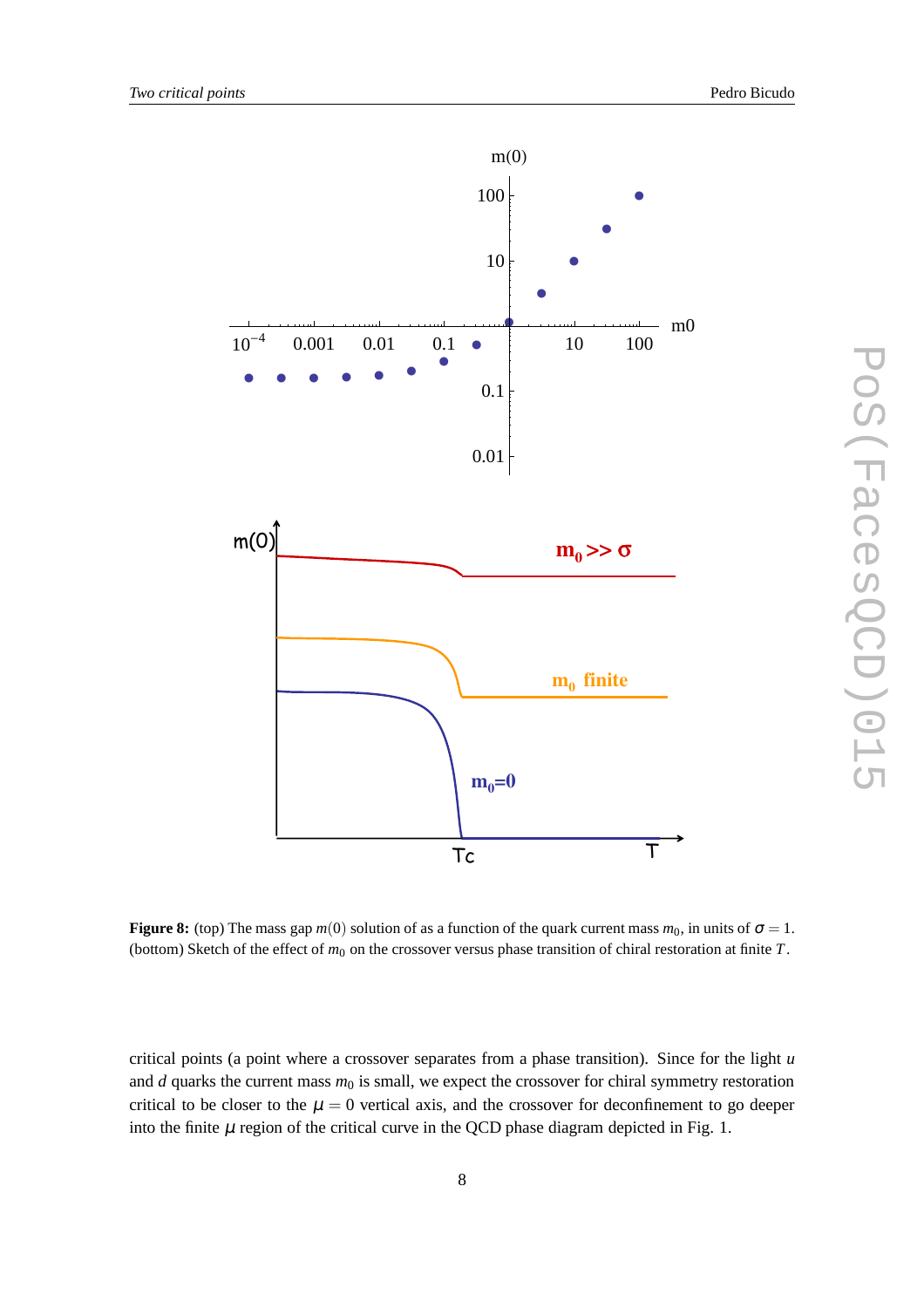

**Figure 9:** Sketches of the saturation of confinement (top), and of the corresponding crossover in the order parameter *P* polyakov loop (bottom).

# **5. Outlook**

We soon plan to complete the part of this work which is only sketched here, i. e. to compute